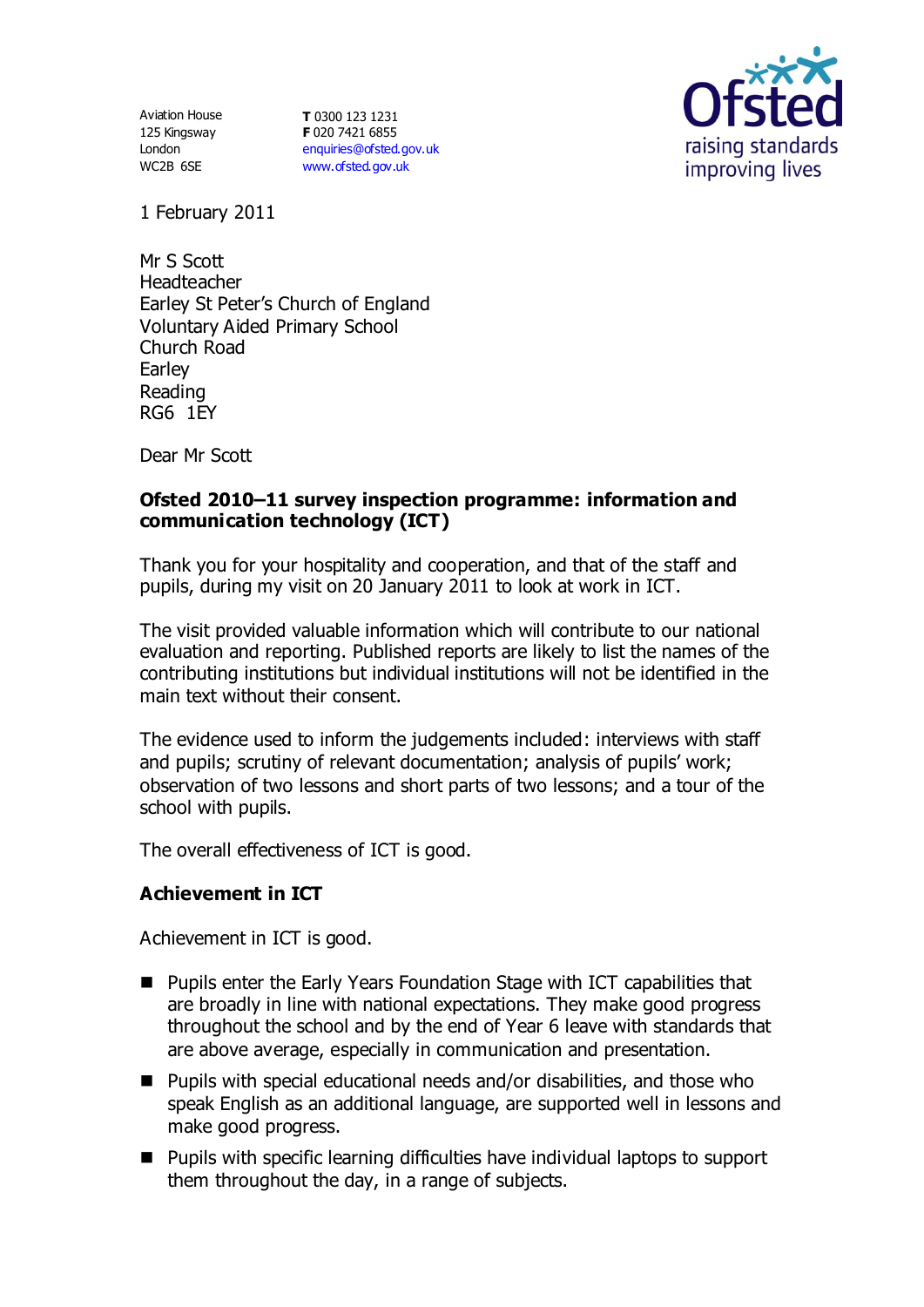- Pupils enjoy using ICT. This is reflected in their support for each other in lessons and in their good behaviour. They are enthusiastic about ICT and display a good awareness of how it supports their learning in a range of subjects.
- By Year 6, pupils have a good understanding of what they need to do to keep themselves safe when using new technologies at school and at home.

## **Quality of teaching in ICT**

The quality of teaching in ICT is good.

- Teachers are confident users of ICT because of good training and guidance provided through staff meetings and individual support.
- Teachers and teaching assistants support pupils well in lessons.
- Good use is made of end-of-topic assessments so that pupils can assess how well they have achieved.
- However, not all teachers share and recap the learning objective and/or the success criteria for ICT to enable pupils to be involved fully in assessing their progress within each lesson.
- Pupils are not made aware of what they need to do to improve or to move up a level.
- Newly developed assessment procedures, including Assessing Pupils' Progress (APP) material, are supporting teachers well in their planning of work in ICT, and providing links to other subjects, for individuals and groups of pupils.

# **Quality of the curriculum in ICT**

The quality of the curriculum in ICT is good.

- The curriculum ensures that all pupils receive their statutory entitlement for ICT. It is planned well, using local authority guidance, and meets the interests of the pupils.
- There is good emphasis on presenting information, communication, data handling and modelling and the emphasis on data-logging and monitoring is appropriate.
- Good links are made between ICT and literacy, numeracy and the foundation subjects.
- Pupils who do not have regular access to ICT at home are able to use school facilities during and after school.

### **Effectiveness of leadership and management in ICT**

Leadership and management in ICT are good.

■ ICT is led well. A clear and effective vision for the subject is shared by all staff.